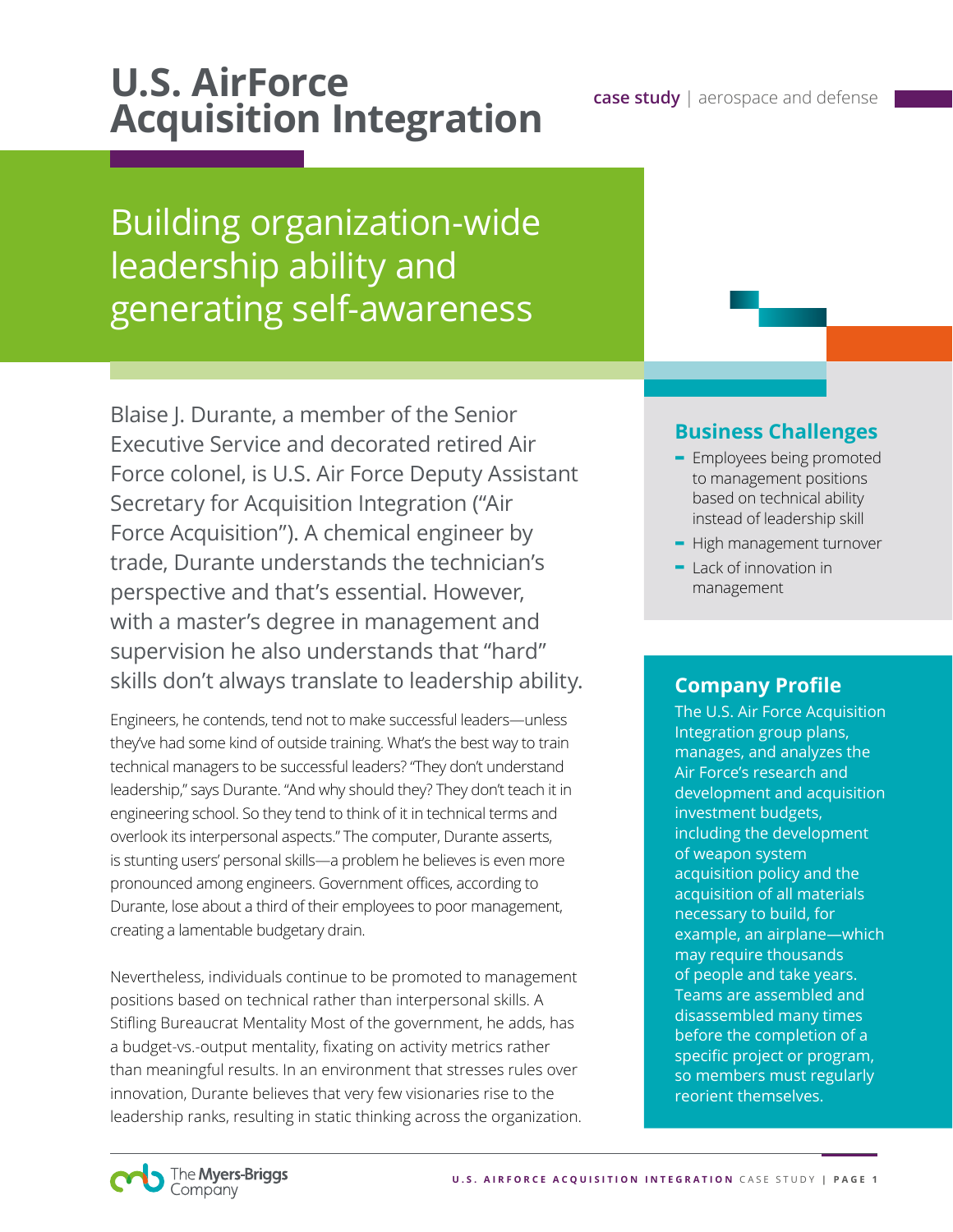So Durante began working with Richard Hassan of TSM Corporation in Washington, DC, to develop a leadership training program to enhance the cohesiveness and productivity of Air Force Acquisition personnel by equipping them with the leadership and interpersonal skills they need to boost performance to a new level.

Durante wanted to develop leaders of vision who were willing to reach beyond their comfort level and deliver innovative solutions. He believed this could be accomplished by creating an environment that would allow a diverse staff to openly exchange innovative ideas. This would require the program to establish a common language—or way of thinking—that would serve as an umbrella for the varied cultures, generations, and personalities encompassed by the organization.

With the ALCP, Durante and Hassan looked to implement a program that accommodated all learning styles and centered on the individual. In particular, they wanted to ensure that training enabled participants to discover themselves, and then gave them a plan for improvement based on that framework, rather than forcing them to be something they are not.

#### **Solution**

Uncovering basic self-knowledge to serve as a starting point for implementing real change became the focus of phase 1 of the program. The process centered around three assessments published by The Myers-Briggs Company: the Myers-Briggs Type Indicator® (MBTI®), the Fundamental Interpersonal Relations Orientation– Behavior™ (FIRO-B®), and the Thomas-Kilmann Conflict Mode Instrument (TKI) assessments. These tools, according to Hassan, are the foundation of the ALCP because they enable participants to understand who they are and how they operate, and to gain an appreciation and feel for ways their colleagues may think and operate differently.

Phase 2 concentrates on improving three areas:

- **-** Applying the knowledge to handle conflict
- **-** Applying knowledge to handle change
- **-** Applying knowledge to deal with decision making and fundamental, "big picture" problems

## **Solution**

- **-** Use the MBTI, FIRO-B and TKI assessments with TSM Corporation's Acquisition Leadership Challenge Program (ALCP)
- **-** Deliver a two-part seminar to offer a comprehensive look at individual operation and practical tools to improve leadership
- **-** Target employees new to supervision and leadership challenges
- **-** Address the specific skills needed to lead larger organizations

In this sovernment setting, when something doesn't happen it's seen as the fault of the organization rather than the individual. The Myers-Briggs Company assessments have helped people recognize that they are part of the problem, and the

solution.

#### **Blaise J. Durante,**

U.S. Air Force Deputy Assistant Secretary for Acquisition Integration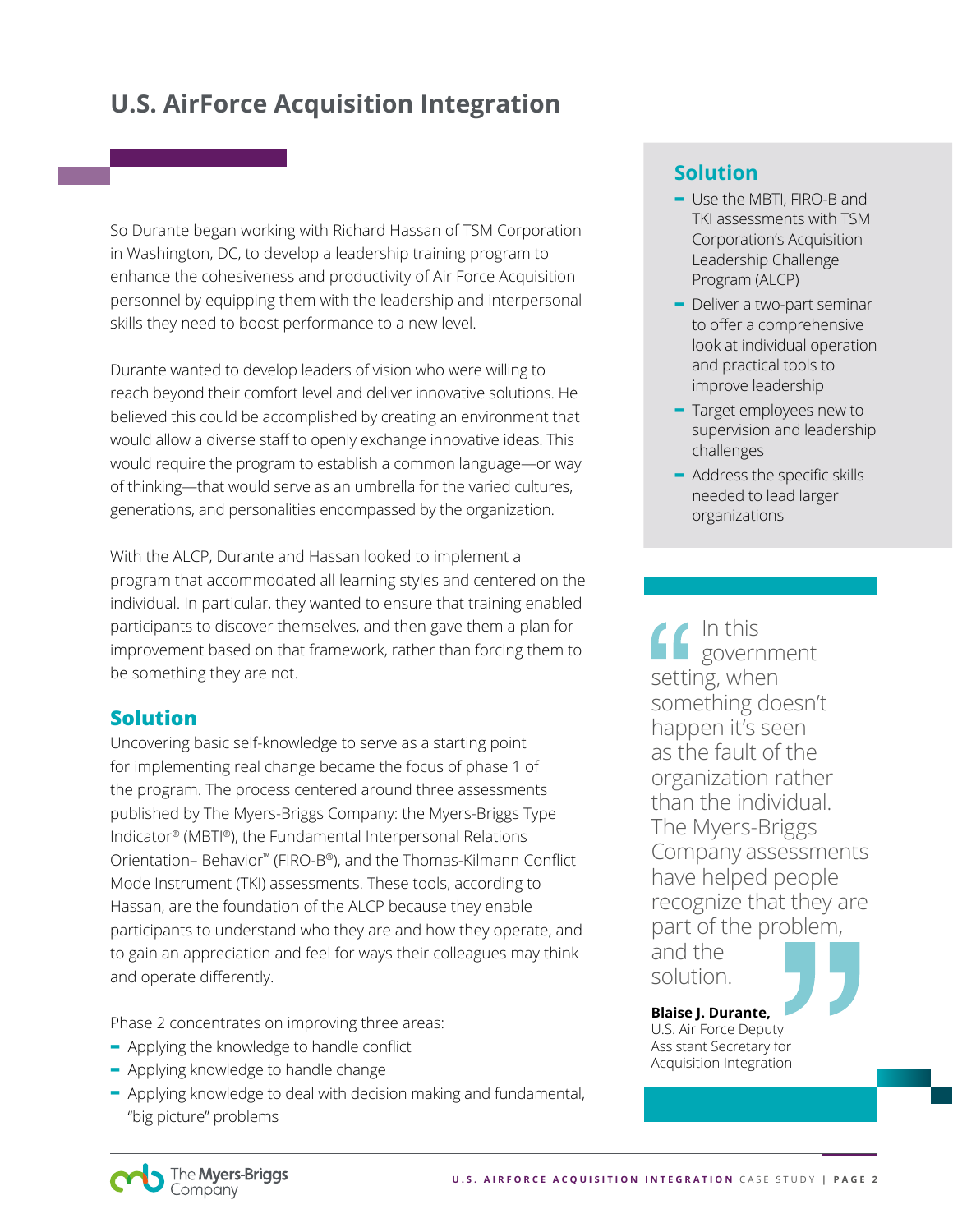Phase 3 ties it all together with a look at how each individual, with a new-found self-awareness and armed with some new practical skills, can become more effective in the enterprise of the organization in other words, become a leader of vision who is willing to reach beyond his or her comfort level and deliver innovative solutions. Phase 3 involves, among other things, taking and integrating the information gleaned from The Myers-Briggs Company assessments and creating personalized action plans that participants can easily and promptly implement.

"You've got to know yourself," says Durante. "You've got to know where both your strengths and weaknesses are, and then surround yourself with people who can complement and supplement them."

The three instruments at the core of the ALCP—the MBTI, FIRO-B, and TKI assessments—are designed to increase self-awareness by shedding light on personality, relationship, and conflict resolution orientation, respectively.

The first major step in the program is for each participant to take the Myers-Briggs Type Indicator assessment, the world's most widely used personality instrument. The assessment is based on Swiss psychologist Carl Jung's "personality type" theory, which asserts that we are all born with a fundamental personality type that, while not controlling behavior, shapes and influences the way we understand the world, process information, and socialize.

While personality differences can cause discord, they can also be used to bridge gaps. The MBTI assessment identifies individuals' personality preferences, helping people discover those inborn preferences and tendencies that exist at their core. This can provide a common language that gives a diverse group of people a framework for understanding themselves and one another.

Additionally, participants are given the FIRO-B assessment, which helps people understand how their need for inclusion, control, and affection can shape their interactions with others at work and in their personal life.

### **Results**

- **-** Helped employees and leaders acknowledge blind spots and integrate asking for help into strategic plans
- **-** Helped individuals overcome bureaucratic hurdles and increase innovation in problem solving
- **-** Increased insight into employee motivation, resulting in better ways to engage and compensate employees
- **-** Employee survey gives average rating of 4.9 out of 5 of "value-added" training

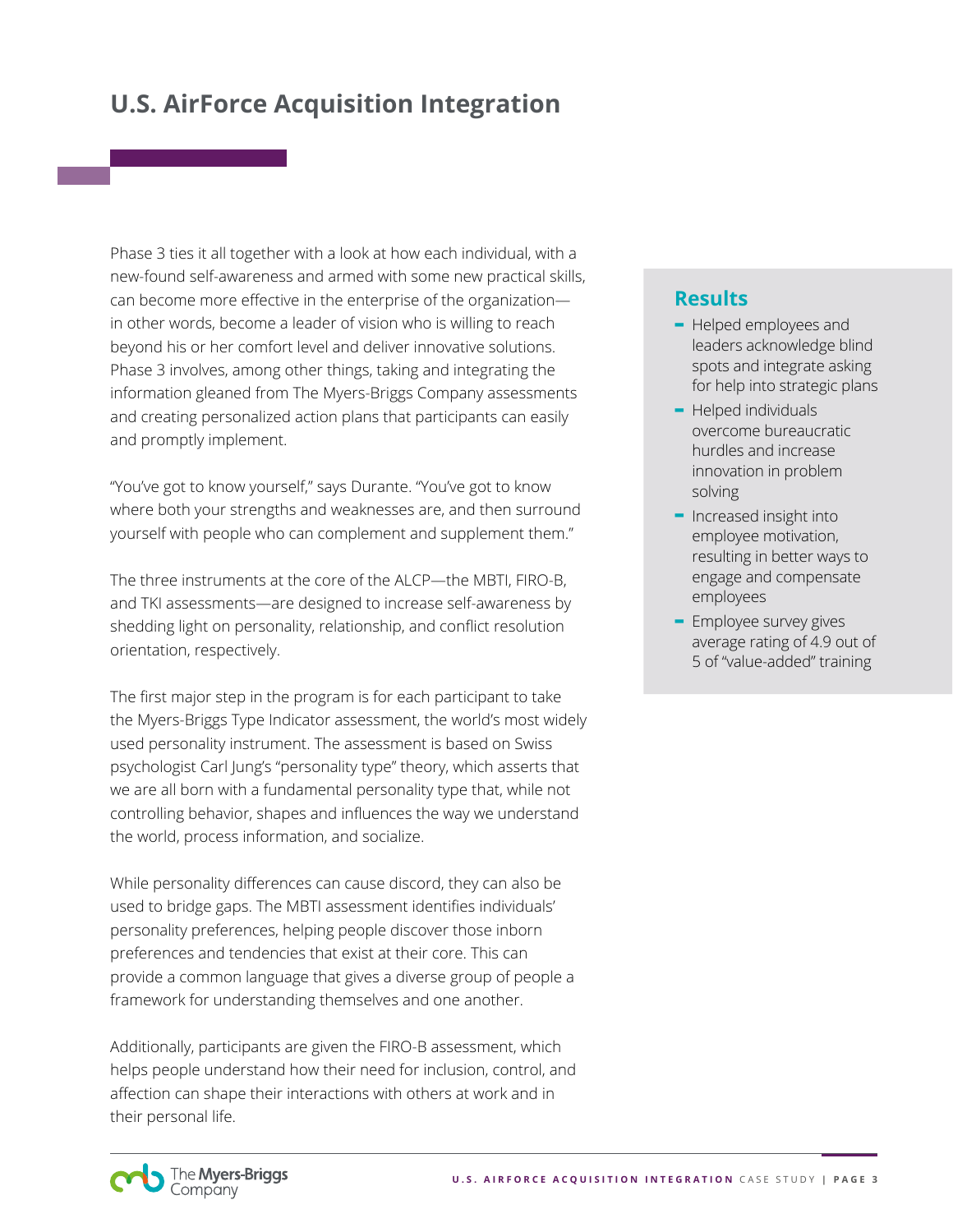Finally, participants take the TKI assessment, which sheds light on the different ways that people handle conflict, and how the five "modes," or styles competing, collaborating, compromising, avoiding, and accommodating—affect interpersonal and group dynamics, enabling participants to select the most appropriate style for a given situation. According to Hassan, this set of tools was selected because, taken together, they provide a full, compelling view of the individual that addresses the major facets of work and personal life.

### **Results**

According to Durante, knowledge of personality type, as well as relationship preferences and conflict modes, has begun to permeate the organization. The ALCP has given Air Force Acquisition personnel a framework for universal communication and informed team building. Under Durante's direction, the group seeks teams that are culturally diverse and multigenerational and that embrace a mix of personality types. Everyone recognizes that having diverse teams ensures diversity of thought, which often leads to innovation. Additionally, the assessment process has enabled the organization to overcome a hurdle common to bureaucratic settings—lack of accountability.

"In this government setting, when something doesn't happen it's seen as the fault of the organization rather than the individual," said Durante. "The Myers-Briggs Company assessments have helped people recognize that they are part of the problem, and the solution."

The language of personality type established by the MBTI assessment provides a common basis of understanding that makes it easier for people to "cry out" when they needed help. Durante notes that the self-awareness gained through the MBTI, FIRO-B, and TKI assessments serves a preventative function, enabling managers to create action plans that take their blind spots into account. In essence, this has enabled them to anticipate their challenges and integrate the "help" into their plans from the start.

The assessments also give participants insight into their behaviors, enabling them to take an objective look at themselves. This perspective, says Durante, helps participants pursue the course of action that will produce the intended result. Additionally, the understanding of personality type has enabled the organization to implement a more targeted, intelligent method for applying rewards that takes

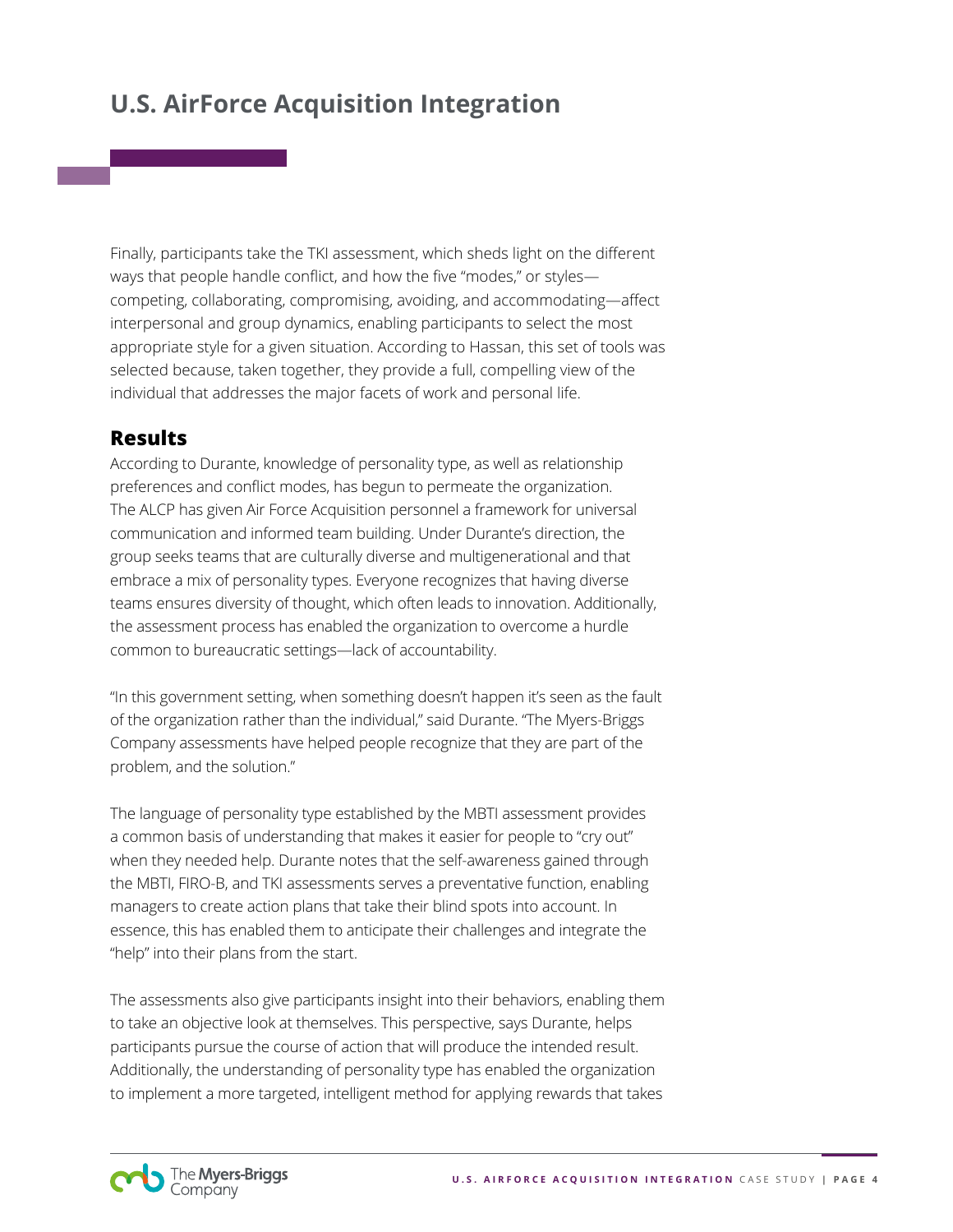into account what will truly motivate each employee, rather than assuming that the same things motivate everyone.

The ALCP has also addressed the substantial generational differences in the group's employee base, which comprises Traditionals, Baby Boomers, Millennials, and Gen Xers. Each generation, according to Durante, has its own set of challenges and notions about how things should operate.

The program helps the group address the multigenerational workforce, using personality type to bridge differences and address varying motivating factors associated with each group. Teams composed of different personality types help members from different generations meaningfully connect. This has freed up lines of intergenerational communication, opening a floodgate of ideas and facilitating innovation.

Response to the training has been overwhelmingly positive, with an unprecedented average rating of 4.9 on a 5-point scale for "value-added" from the more than 2,000 participants. Numerous participants reported that the revelations stemming from the training helped them identify and correct mistakes, particularly in dealing with coworkers.

For example, one employee confessed at the end of a session to having spent months figuring out how to fire an employee. Through the course of the training, however, he realized that he was misreading the person's behavior and that problems he thought were critical were actually nonexistent. Additionally, a lieutenant colonel said that the program made him a better officer, father, and husband. And one manager realized that she wasn't quite as strong in some areas as she had initially assumed, and now hires subordinates whose strengths complement her in areas where she is challenged.

A consistent theme coming from participants is the feeling that this was the first real feedback and understanding of themselves they had experienced in their career.

After three years of moving more than 2,000 employees through the program, Durante has observed significant improvement on an organization-wide basis in terms of efficiency and results. "We're starting to see evidence of an increase in organization-wide cohesiveness and productivity, and a lot less red flags. We're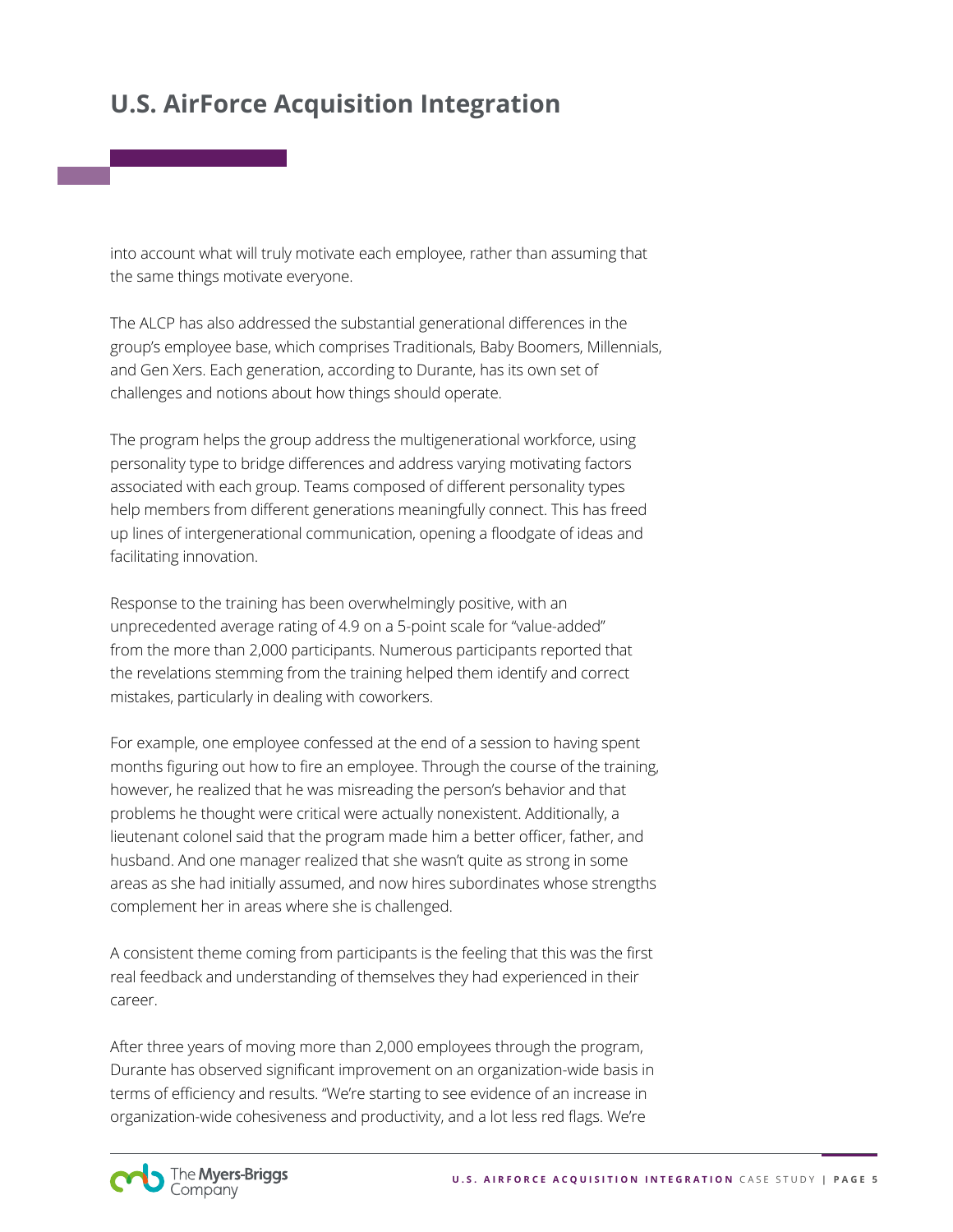also seeing fewer complaints from managers that they lack manpower, which is noteworthy in light of the fact that they are actually working with smaller staffs."

Durante also refers to a significant change in overall attitude marked by a "cando" mentality. Results, he says, are particularly noticeable now that the younger generation of managers is beginning to assume leadership roles.

Durante and Hassan continue to refine and enhance the ALCP and plan on continuing the program indefinitely. For Air Force Acquisition, this is a long-term investment—one that Durante foresees will have a widely felt strategic impact within five to ten years. He also sees the program playing a tremendous role in upcoming changes.

"This organization is shortly going to have to deal with a new bureaucratic framework that will completely restructure management," said Durante. "The ALCP and its core CPP assessments will continue to help us find new ways to overcome bureaucratic hurdles and get people to think and work in ways that improve the ability of the Air Force to defend our country."